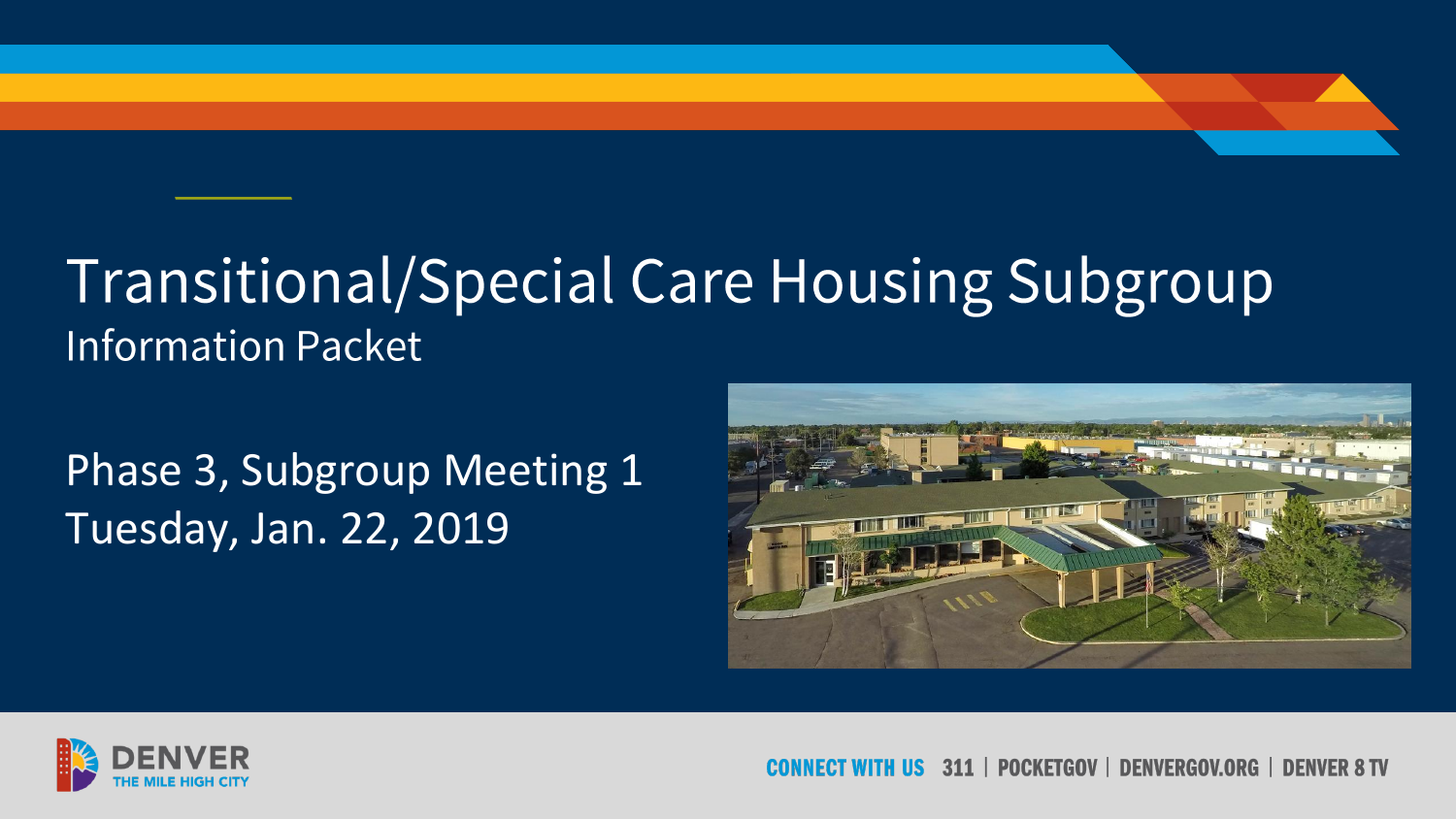### Group Living Advisory Committee Transitional/Special Care Subgroup: Phase 3, Meeting 1

Date and Time: January 22, 2018, 4:00 - 7:00 PM Location: Webb Municipal Building, Room 4.I.4 Agenda

| Objective(s)                         | <b>Topic and Facilitator Notes</b>                      | <b>Time</b>   |
|--------------------------------------|---------------------------------------------------------|---------------|
| Connect                              | Welcome and Check In                                    | $4:00 - 4:20$ |
| Understand scope of                  | Residential Care Definitions - Scope of this Subgroup's | $4:20 - 4:40$ |
| uses to address                      | Work and Key Issues                                     |               |
| Discuss $\rightarrow$ Identify range | Household versus Selected Residential Care Uses -       | $4:40 - 5:10$ |
| of thinking for future               | Differences in Characteristics and Impacts              |               |
| decisions                            |                                                         |               |
|                                      |                                                         | $5:10 - 6:40$ |
|                                      |                                                         |               |
|                                      |                                                         |               |
| Close meeting; orient to             | Gratitude, Next Steps and Close                         | $6:40 - 7:00$ |
| what's next                          |                                                         |               |
|                                      |                                                         |               |



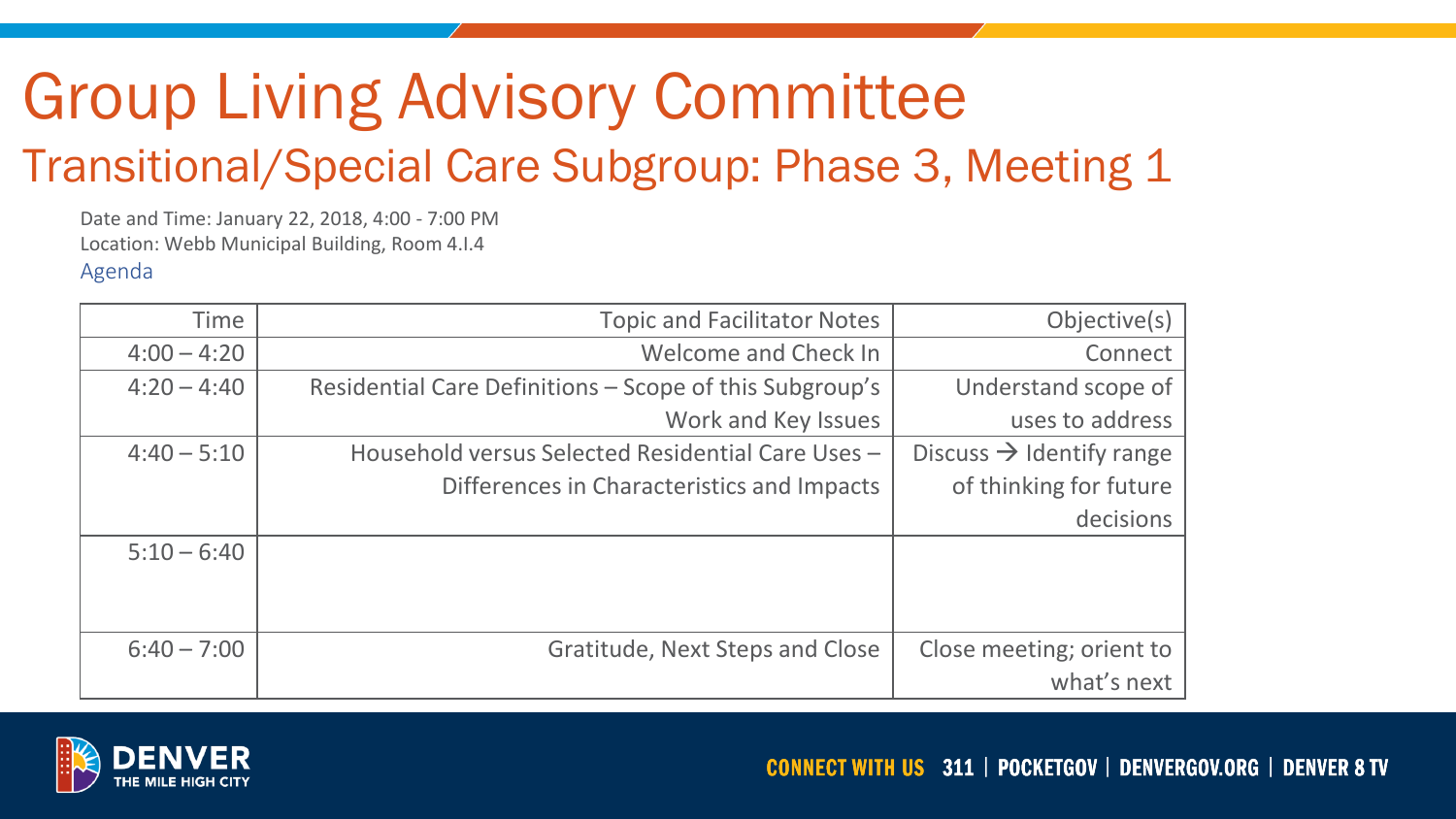## Current Denver Zoning Code Residential Uses

#### Household Living

- Single-unit uses (e.g. a detached house): Two unrelated adults or partners over the age of 18, plus any number of relatives to either
- Two- and Multi-unit uses: up to 4 unrelated adults, plus any number of relatives to either

### **Group Living**

#### No care/support:

- Residence for Older Adults
- Rooming and Boarding House
- Student Housing

#### Care for older persons, persons with disabilities

- Nursing Home, Hospice
- Assisted Living Facility

#### Residential Care Facilities (Medical, psychological, developmental care)

- Shelter for the Homeless
- **Community Corrections Facility**
- **Transitional Housing**
- Special Care Home

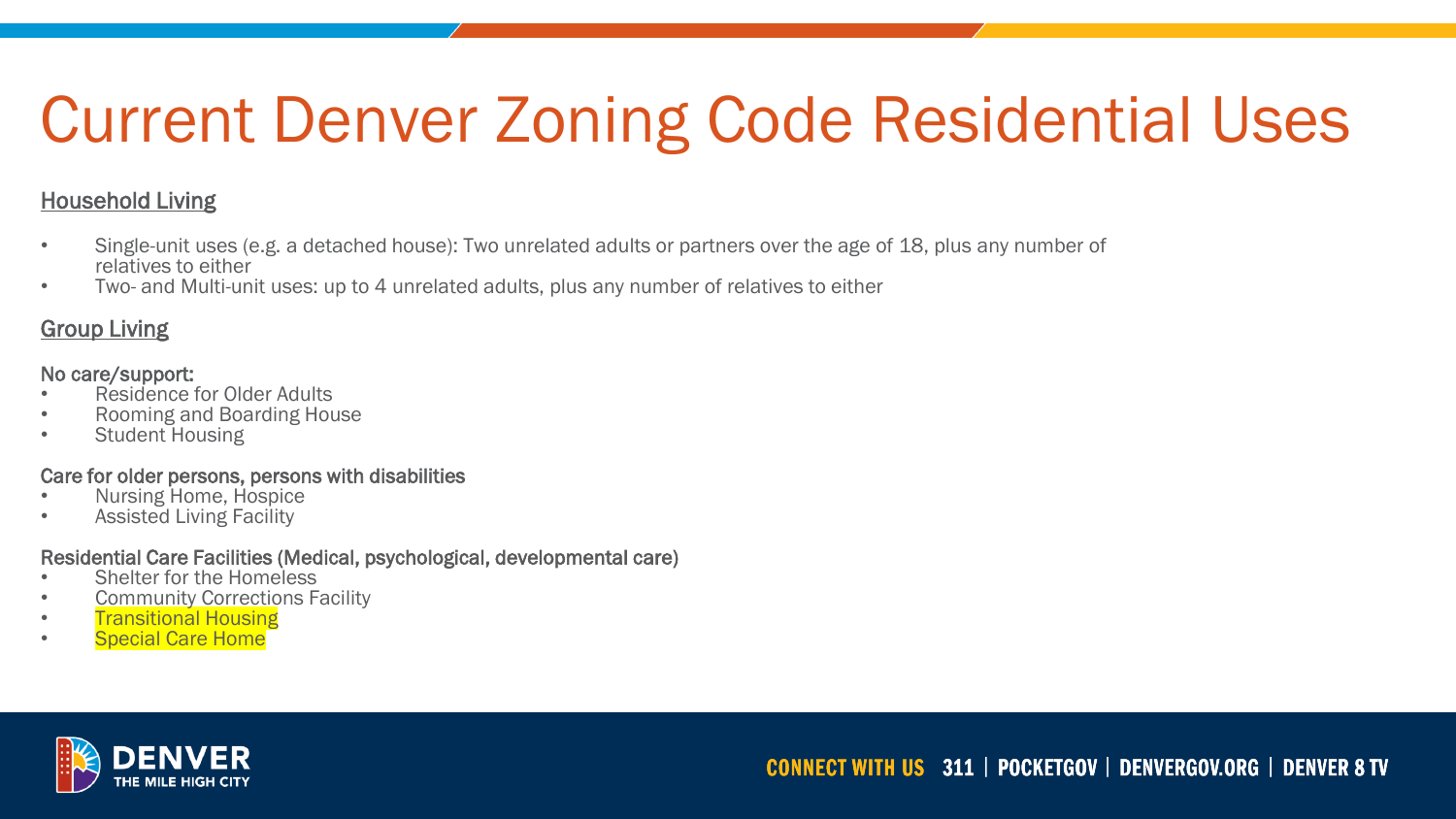



**CONNECT WITH US 311 | POCKETGOV | DENVERGOV.ORG | DENVER 8 TV**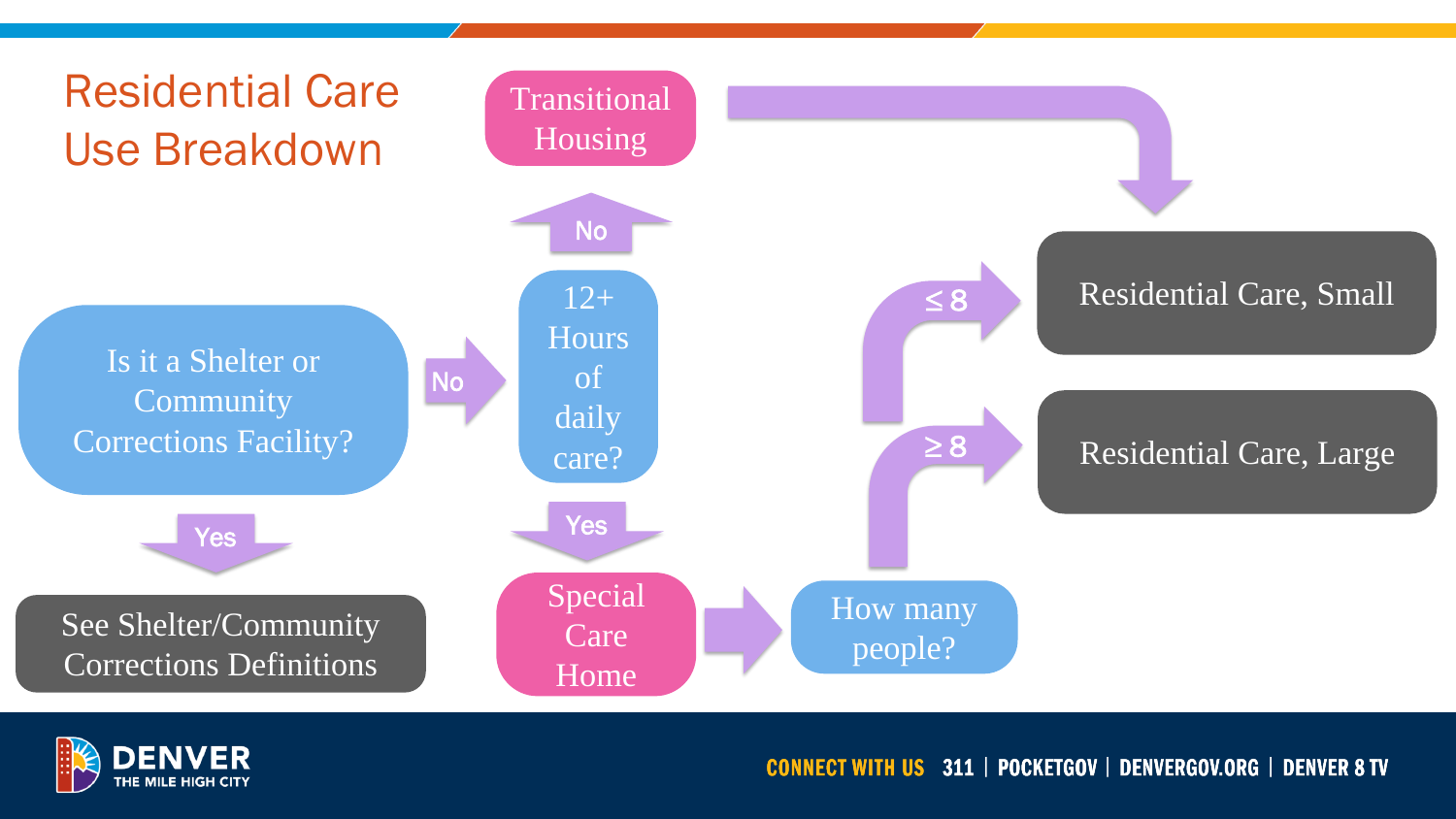# Current definitions

"Transitional Housing: A residential structure housing a number of unrelated persons in excess of the number of unrelated persons permitted per dwelling unit in the zone district, where such persons are provided with individual bedrooms, where the primary service offered at the facility is related to transitioning into permanent housing and all services provided are not sufficient to constitute a "special care home" and where occupancy of such housing is primarily made available for more than 30 days and less than 2 years."

• Transitional Housing is considered a Small Residential Care use regardless of the number of residents

"Special Care Home: A special care home is a residential structure housing a number of unrelated persons in excess of the number of unrelated persons permitted per dwelling unit in the zone district in which the dwelling unit is located, where such persons are living as a single housekeeping unit and are receiving more than 12 hours per day of on-premises treatment, supervision, custodial care or special care due to physical condition or illness, mental condition or illness, or behavioral or disciplinary problems.

- $\leq$  8 residents = Small Residential Care Facility
- $\geq$  8 residents = Large Residential Care Facility

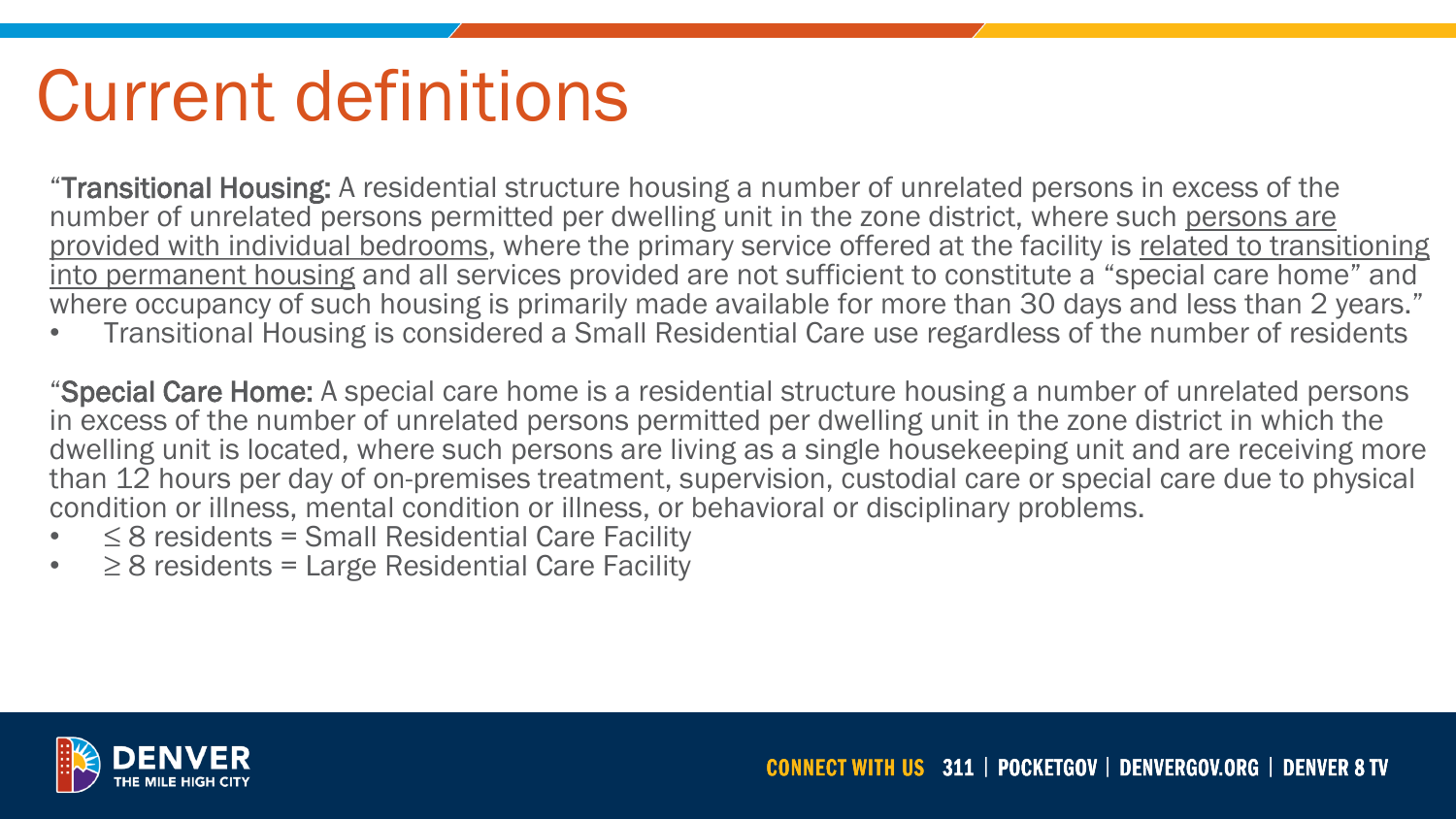# Large vs. Small Residential Care

- Large Residential Care Facilities are not permitted within 2,000 feet of other such uses, and no more than two others may exist within a 4,000 foot radius of the proposed new use.
- In Impacted Neighborhoods, up to 200 feet of additional spacing may be required by the Zoning Administrator between Large Residential Care Uses. (Impacted Neighborhoods are those neighborhoods with more than the city-wide average number of Residential Care Uses within their boundaries.)
- Limits on # of residents in residential zone districts

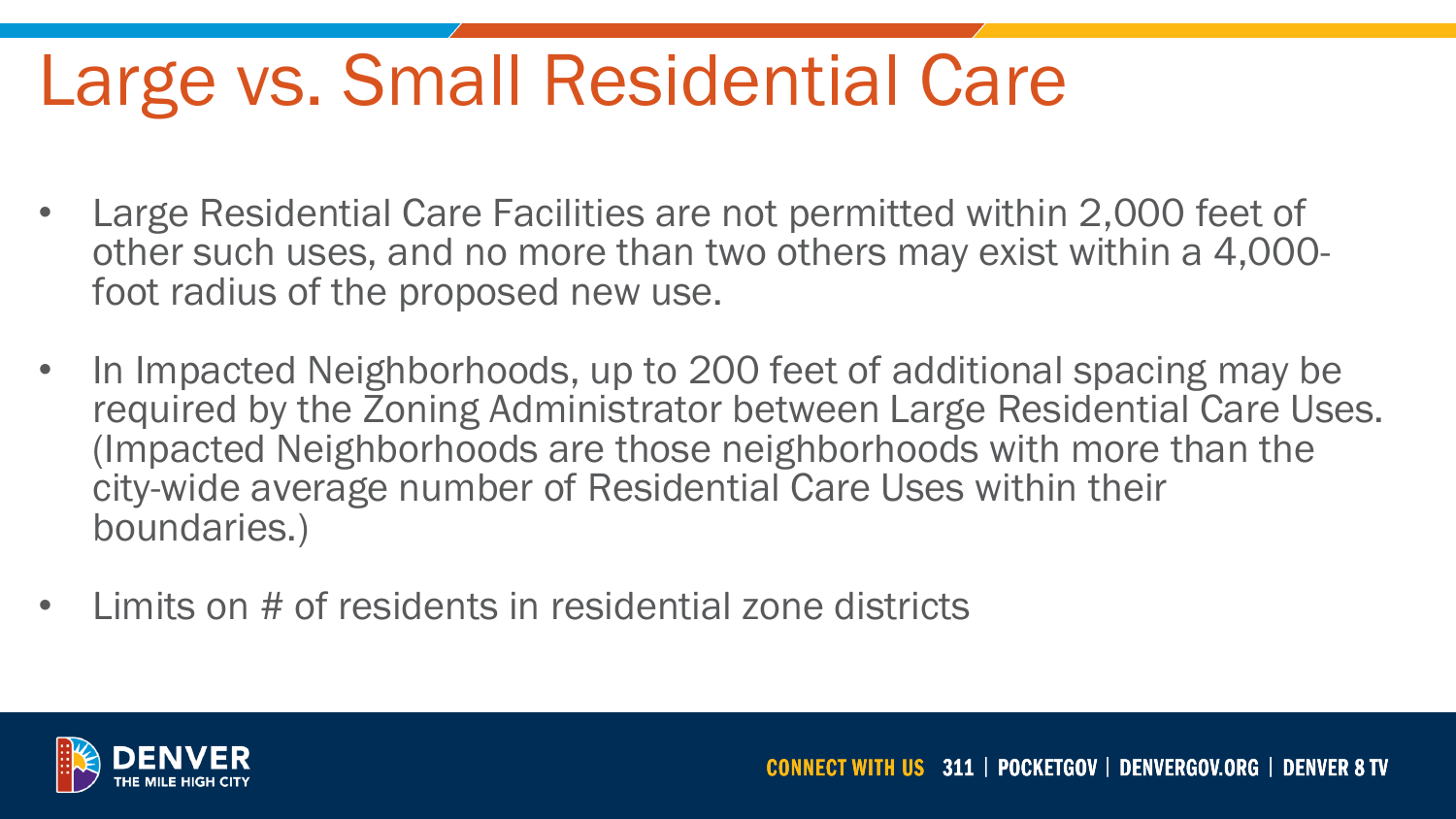## Residential Care Permits: Public Input

Public Concerns noted in recent ZPIN feedback:

- Traffic and parking (most frequently cited concern)
- **Safety**
- Property Values
- Unrelated adults living together
- Proximity to other uses (schools, stores)
- Institutionalization

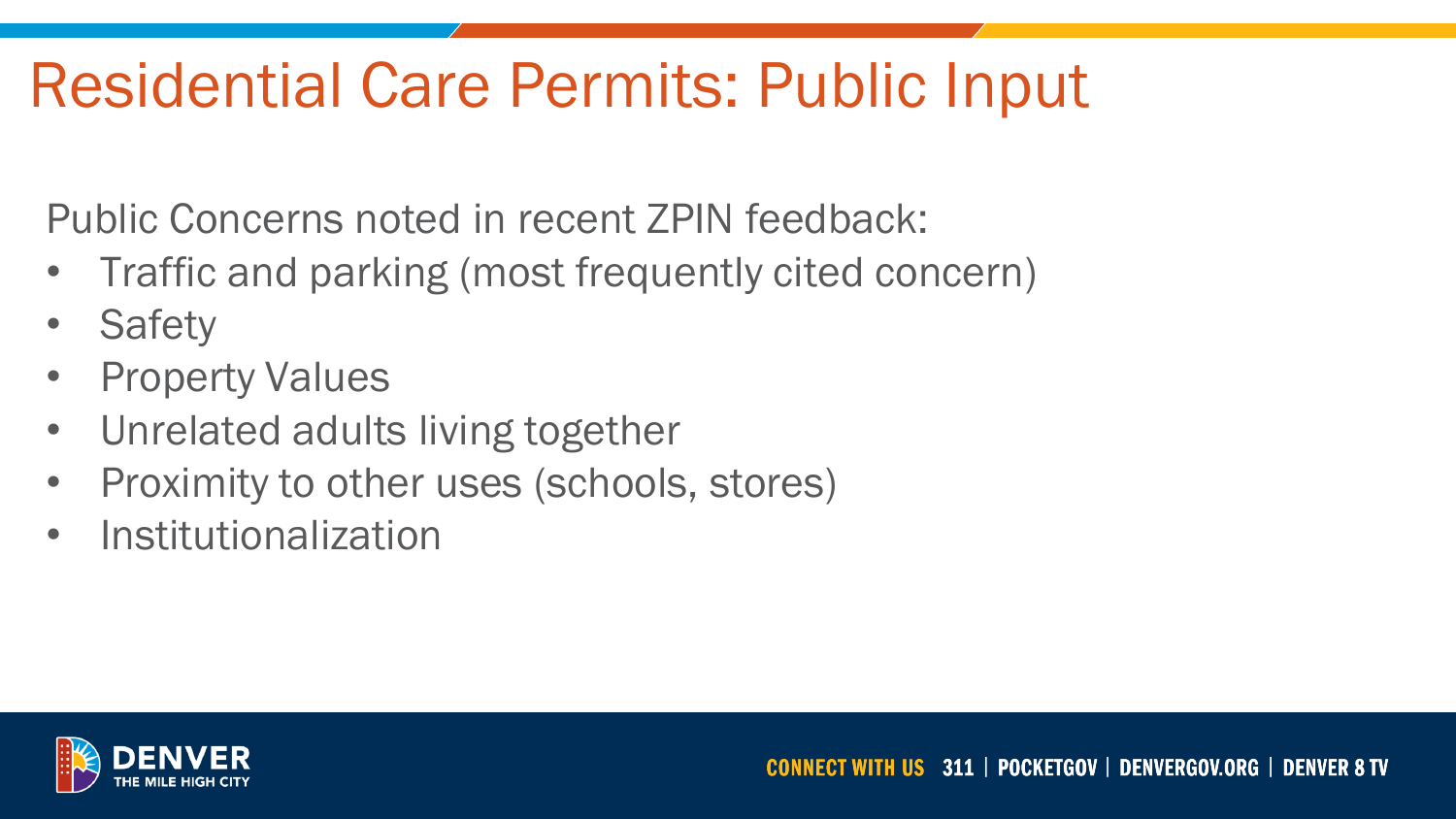## Zoning Violation Comparison

| <b>Residential Care Facilities (Small and Large)</b>                                                               |     |
|--------------------------------------------------------------------------------------------------------------------|-----|
| Number of facilities represented in data:                                                                          | 187 |
| Number open as of late 2018:                                                                                       | 148 |
| <b>Zoning and Neighborhood Inspection Services</b><br><b>Residential Care Facility Zoning Violations 2016-2018</b> |     |
| <b>Total Violations 2016-2018</b><br>Includes data for facilities that have since closed                           | 63  |
| <b>Unique Facilities with ZNIS Violations</b>                                                                      | 59  |
| <b>Violation Types (as % of total violations)</b>                                                                  |     |
| Weeds/landscape maintenance                                                                                        | 35% |
| Trash in yard/Dumpster overflow                                                                                    | 30% |
| Snow on sidewalk                                                                                                   | 13% |
| Unrelated adults/use violation                                                                                     | 7%  |
| Parking/too many vehicles                                                                                          | 2%  |
| Other (fence height, unpermitted construction,<br>unspecified)                                                     | 13% |

| <b>Single, Two-Unit and Rowhouse Residential Uses</b>                                                                |         |  |  |
|----------------------------------------------------------------------------------------------------------------------|---------|--|--|
| Number of households represented in data:                                                                            | 158,172 |  |  |
|                                                                                                                      |         |  |  |
| Zoning and Neighborhood Inspection Services<br>Single, Two-Unit and Rowhouse Residential Zoning Violations 2016-2018 |         |  |  |
| <b>Total Violations 2016-2018</b>                                                                                    | 91,932  |  |  |
| Unique Addresses with ZNIS Violations                                                                                | 30,739  |  |  |
| Violation Types (as % of total violations)                                                                           |         |  |  |
| Weeds/landscape maintenance                                                                                          | 23%     |  |  |
| Trash in yard/Dumpster overflow                                                                                      | 14%     |  |  |
| <b>Outdoor Storage</b>                                                                                               | 10%     |  |  |
| Obstruction of ROW (typ. shrubbery)                                                                                  | 7%      |  |  |
| Construction without permit                                                                                          | 6%      |  |  |
| <b>Unsurfaced Parking</b>                                                                                            | 6%      |  |  |
| Inoperable Vehicle                                                                                                   | 5%      |  |  |
| Other (RV parking, garage sales, fence height, drainage, etc.                                                        | 29%     |  |  |

*Note: some ZNIS records in this dataset do not specify nature of violations. All figures should be considered estimates for discussion.*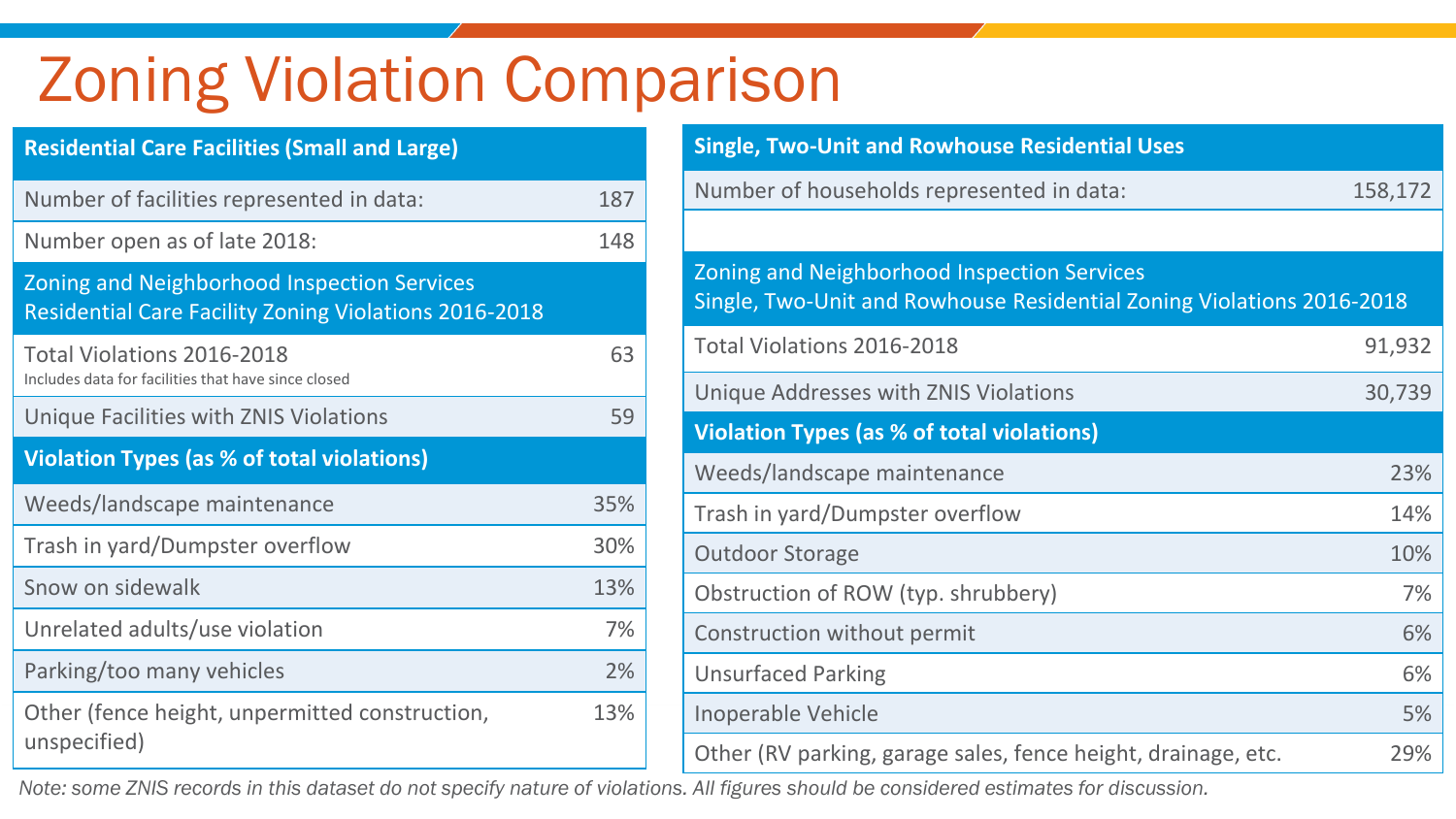## Zoning Violation Comparison highlights

- Top Violations for both Residential and Residential Care Uses are maintenance-related:
	- o Landscaping/weeds
	- o Trash/overflowing dumpsters
- Residential Care uses generated 8 complaints for use violations/# of unrelated adults; 4 determined to be actual violations.
- Three complaints related to parking in this timeframe, one violation found.

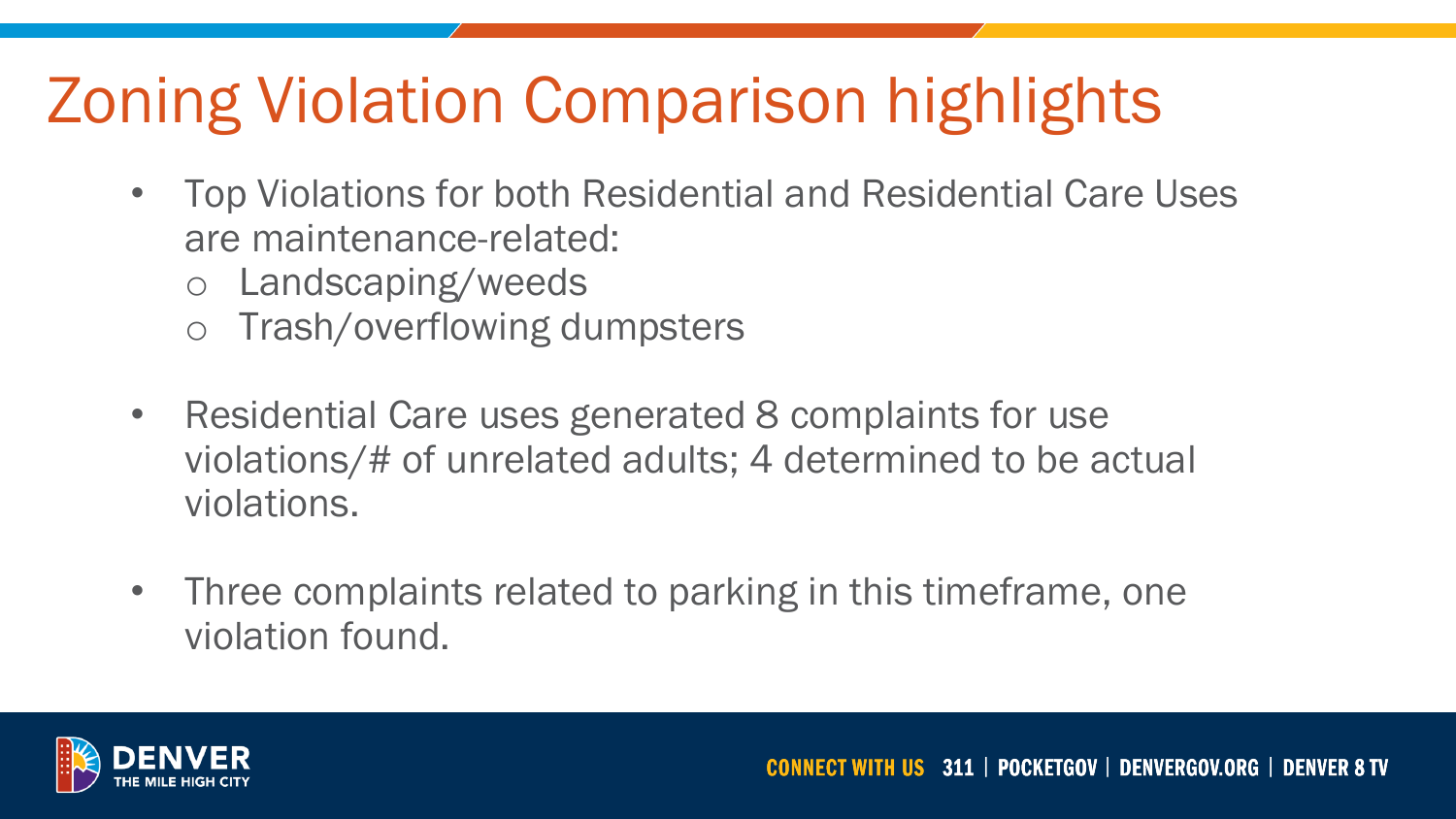### **Decision-Making Criteria:**

- 1. Is consistent with adopted plans (Pass/Fail Must Pass per Charter 3.2.9(C) and DZC 12.4.11.4.A)
- 2. Is equitable not necessarily equal in terms of neighborhood policies and impact
- 3. Provides for **more affordable and attainable housing options** across the full range of resident incomes, considering creative options in the process.
- 4. Limits potential for unintended consequences perceived as negative or in conflict with community character, economic viability and existing or future plans and policies
- 5. Is clear to administer and enforce
- 6. Is **clear and predictable** to all stakeholders
- 7. Uses language that is consistent with relevant city, state and federal regulations
- 8. Is enforceable with minimal entry to properties by Zoning & Neighborhood Inspection Services and other staff